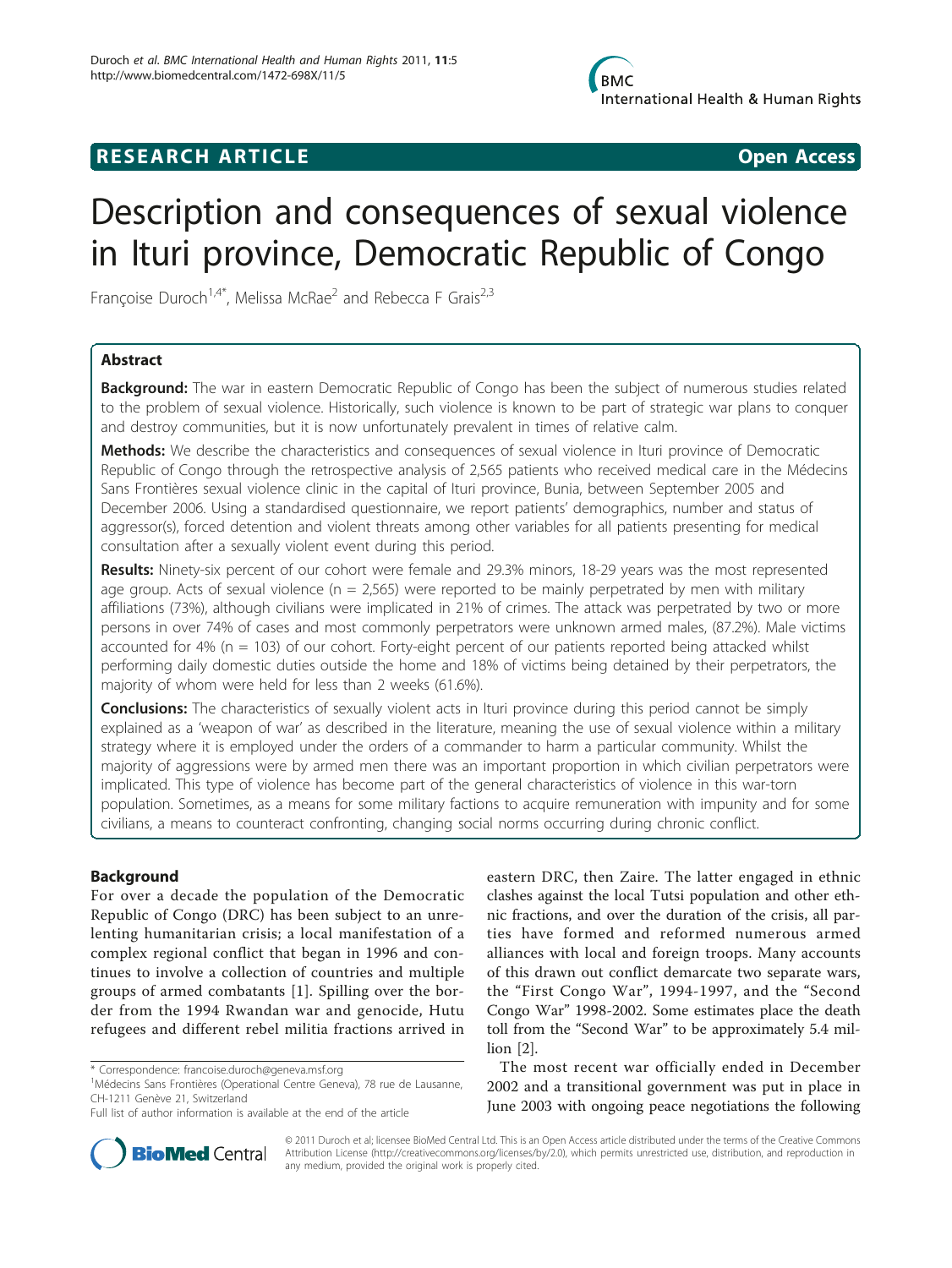years [[3,4](#page-7-0)]. During these negotiations, several smaller conflicts have erupted across five eastern provinces resulting in clashes among armed groups and against civilians [[5](#page-7-0)]. A series of rebel groups linked to foreign powers, predominately Uganda and Rwanda, competed to control this eastern area [\[5](#page-7-0)]. A 3-month retrospective mortality survey performed by Médecins Sans Frontières (MSF) in 2004-2005, in the eastern province of Ituri indicated a crude mortality rate (CMR) of 4.1 deaths/ 10,000/day (95% CI: 2.8-5.4) [\[6](#page-7-0)]. A DRC nationwide survey in 2006-2007 reported the national CMR to be 57% higher than the average rate for sub-Saharan Africa (2.2 deaths per 1,000 per month) [[3](#page-7-0)].

Since the end of the "Second War", the fighting in eastern DRC has been increasingly associated with high rates of sexual violence that, at times, have been referred to as a 'plague' or of epidemic proportions [\[7\]](#page-7-0). Exact accounts are difficult to accurately estimate and individual reports quote differing yet staggering figures; a UN Population Fund study in 2006 found that 50,000 rape cases had been reported across nearly half of the health centres it the country [[8\]](#page-7-0). This estimation is likely a mere fraction of the total.

One report concludes that in any given community up to 80% of women have been raped [[9](#page-7-0)]. According to United Nations Population Fund data published in "Figures on sexual violence reported in the DRC in 2008", 15,996 new cases of sexual violence in DRC were reported that year; in 65% of cases adolescent girls were the targets of such crimes and 10% occurred in children under the age of 10 years [[10](#page-7-0)]. Missing from these figures are the many thousands of episodes that remain unreported from victims who are unable, too scared or too ashamed, to seek assistance and be counted [\[10](#page-7-0)]. In one estimate, only 1 in 30 victims officially report sexual aggression and more than 50% of victims are unable to access healthcare either due to lack of healthcare services or unwillingness to seek care for fear of social stigmatisation [[9](#page-7-0)].

For the majority of survivors, the medical and psychological consequences of sexual violence remain untreated thereby exposing victims to further suffering, potentially through sexually transmitted diseases, obstetric and gynaecological complications and untreated trauma injuries. Victims are additionally subjected to the psychological trauma resulting from being detained for varying lengths of time, subject to gang rape or sexual slavery and forced to witness sexual aggression towards their own family and community members. Congolese law, as well as social norms, have defined women as subordinate to males despite fulfilling the role of major support for the family [\[1](#page-7-0)]. The trauma of sexual violence is rarely treated as a 'war wound' and female victims suffer considerably in all aspects life from the related shame and stigma of the attack.

The concept of sexual violence being a 'weapon of war' and a 'social' action rather than 'individual' motivation is well described in the English scientific literature [\[9](#page-7-0)-[13](#page-7-0)]. The term 'weapon of war' indicates the use of sexual violence within a military strategy where it is employed in order to harm a particular community under the orders of a commander [[10\]](#page-7-0). A strategy used to terrorise populations and undermine social order with the aim of destabilising enemy communities [[5,9,14\]](#page-7-0). Sexual violence has been employed as a tool of war on an unprecedented scale by virtually all forces involved in the DRC wars [[14](#page-7-0)]. The simplicity of rationalising the epidemic of sexual violence in DRC to a single dimensional "weapon of war" strategy may be questioned now that the end of formal hostilities has not brought a reduction in the number of rape cases [\[15](#page-7-0)].

During the 2006 peace negotiations, the frequency of sexual aggression increased with the main perpetrators being reintegrated ex-combatants and regular civilians [[10](#page-7-0),[15](#page-7-0)]. One explanation by Gingerich and Leaning (2004) focuses on the psychosocial and economic background theories behind the use of wartime sexual violence from case studies in DRC, Darfur, Rwanda, Kosovo and Chad [[9,16\]](#page-7-0). This work highlights that nonmilitary rape is more common in "highly communalized wars, where the division between civilian and combatant has collapsed and widespread hatred of an ethnic group have been allowed to prevail."

# Methods

Here, we describe the characteristics and consequences of sexual violence in Ituri province of DRC through the retrospective analysis of 2,565 patients who received medical care in the MSF sexual violence clinic in capital of Ituri, Bunia, between September 2005 and December 2006.

### Study site

Médecins Sans Frontières (MSF), Operational Centre Geneva, is an international non-governmental humanitarian organisation (NGO) whose staff has been working alongside the population of Ituri since 1999 and in Bunia since 2003. The province of Ituri lies in the north-eastern part of DRC, bordering Uganda and Sudan, with an estimated 4.6 million inhabitants [[17\]](#page-7-0). Bunia is the province capital and also the largest city. In 2006, MSF clinics worldwide treated approximately 11,000 victims of sexual violence, 60% of whom sought care in Eastern DRC with Liberia and Burundi being the other countries with noticeably high numbers of patients seeking consultations (Figure [1](#page-2-0)).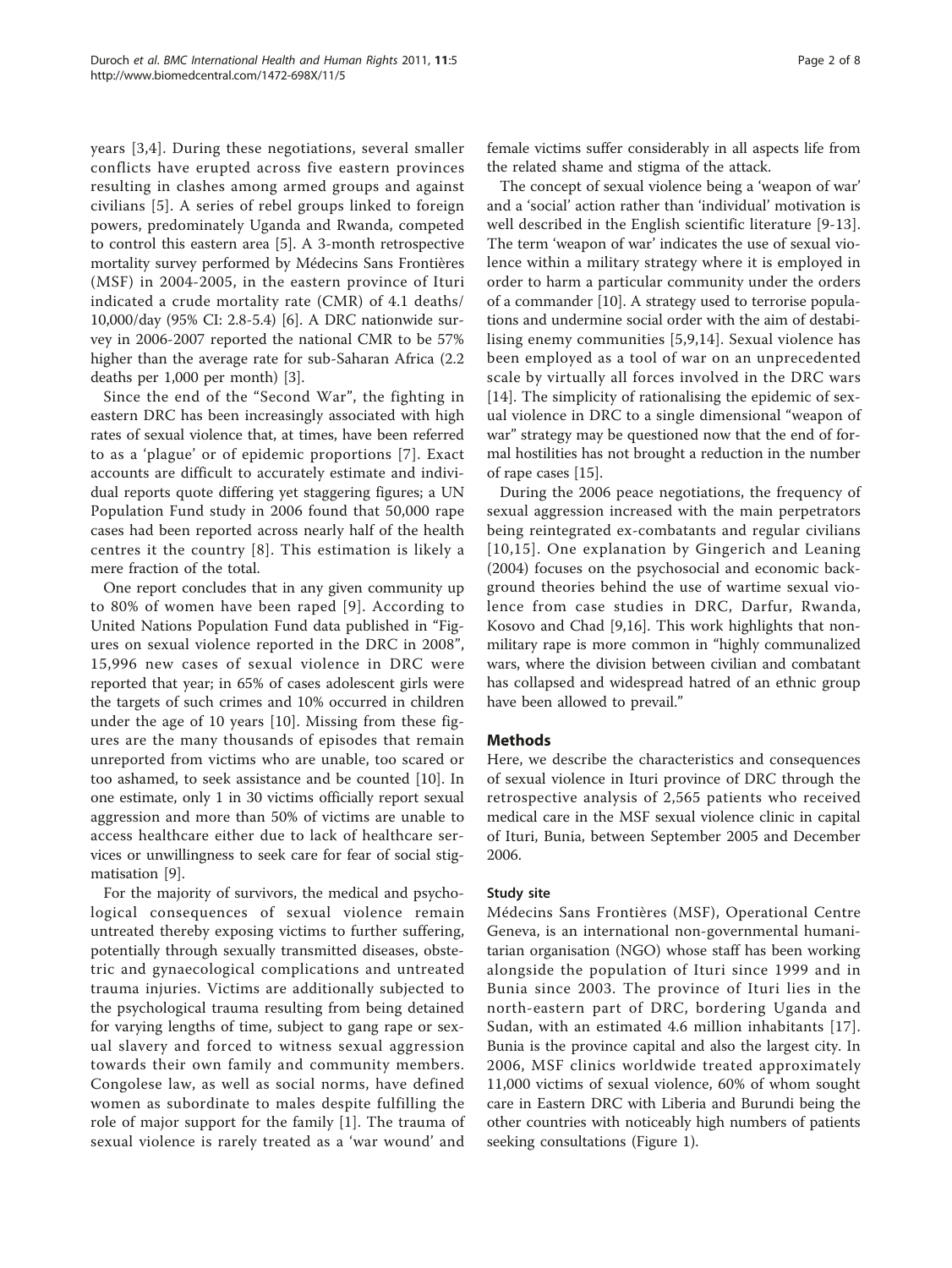<span id="page-2-0"></span>

In 2003, MSF set up "Bon Marché" hospital in Bunia during the peak of the humanitarian crisis. The program objectives were to provide primary healthcare (inpatient and outpatient) and emergency surgical care for the local populations who were the target of violent attacks. In July of that first year, specialised medical services for victims of sexual violence were implemented in response to the increasing need. Adjunct psychological services were integrated the following year in conjunction with other actors in the area. A rise in consultations relating to sexual violence occurred during renewed fighting in 2006 and in September of that year, MSF commenced treating victims of sexual violence in the main displacement camp in the region, Gety. Since 2009, the multiple medical services available at "Bon Marché" hospital are being transferred to the general referral hospital in Bunia. Other Congolese and international NGOs are present in Bunia with presence fluctuating depending on the security situation. During the time period of data collection MSF was the only NGO

providing comprehensive medical care for victims of sexual violence in the area.

Our retrospective cohort study of 2,565 patients includes individuals who were victims of sexual violence between 1998 and 2006 and presented for care at "Bon Marché" Hospital or Gety Clinic between September 2005 and December 2006. Using convenience sampling, the data for analysis was collected during medical care consultations conducted within the MSF clinics and patients did not require an appointment in order to receive care free of charge. Medical consultations were conducted in a private environment and patient's recall of the incident recorded by Congolese medical personnel, predominately female, in general before the clinical examination. For the purposes of this report "sexual violence" predominately refers to rape but includes "any act of a sexual nature which is committed on a person under circumstances which are coercive", this includes forced vaginal and anal intercourse, oral sex, penetration with foreign objects and forced undressing in public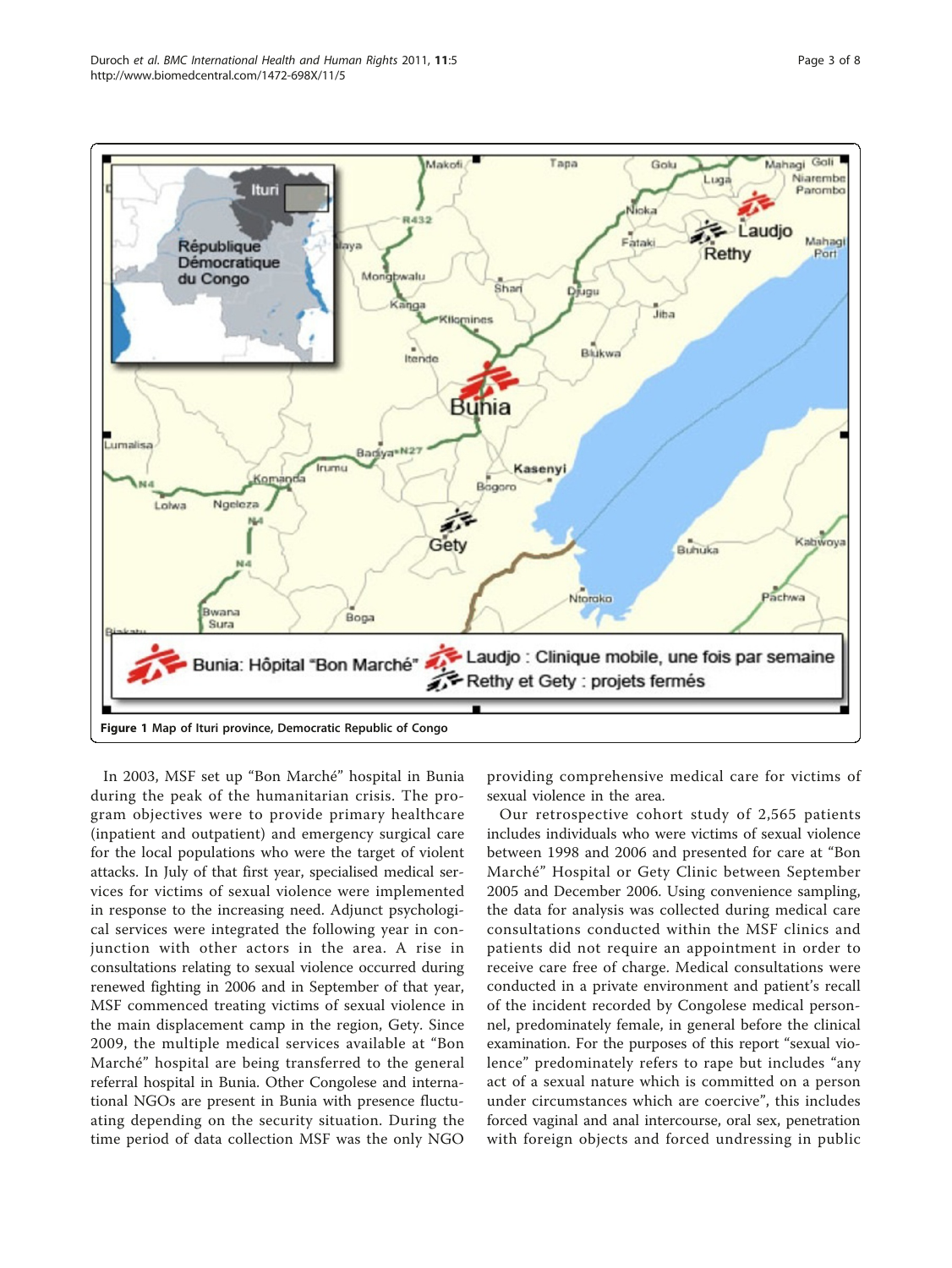[[12\]](#page-7-0). Gang rape refers to sexual assault by two or more aggressors.

Quantitative data was extracted from interview records and included basic patient demographics, number and status of aggressor(s), and associated violent elements; threats, detention, possession of a weapon etc. Some 400 (15%) files were randomly selected for qualitative data analysis; theses files were selected according to file number, randomised via a computer-generated list. The collection of qualitative data was reviewed in order to find common threads amongst the patient histories and then categorised accordingly. STATA version 10 was used for quantitative statistical analysis.

We used existing program data from the MSF program, which was conducted in coordination with the Ministry of Health via a memorandum of understanding, which is the usual procedure for NGOs operating in these contexts. Data was collected during routine patient care visits, no supplementary interventions were conducted for the analysis presented. All electronic data were entered anonymously and identifiers were coded. No ethnic or identifying information was entered.

Our data has been classified to include a category referring to aggressors who belonged to an 'armed group'. This definition is favoured in DRC as the traditional use of the word 'soldier 'is difficult to define given the diversity of the origin of armed attackers including militia, military armed forces, peacekeeping troops and bandits. The term "known armed male" is used to refer to males, personally known to the victims who were armed during the aggression and includes armed civilians.

# Results

# Patient characteristics

The victims of sexual violence in this sample ranged from 1 year  $(n = 4)$  to over 50 years of age, mean age 25.7 years. Eighteen to 29 years was the most frequently represented age group (41%) and 29.3% of victims were minors referring to those less than 18 years of age. The majority of victims were female with males accounting for only 4% of victims  $(n = 103)$  and males were also most likely to be aged between 18 to 29 years at the time of presentation (Table 1).

Approximately 80% of clinic presentations occurred within one year of the attack, mean time interval was 353.9 days. Only 24.5% sought care within the first week. Overall, for 73% of the victims, the reported attacker was an unknown armed male who they recalled being affiliated with a military or armed organisation. In the male victim subgroup, unknown armed males were reported in 95.2% of aggressions. A minority of male and female patients reported the aggressor to be a known, armed male (3.0%). In 21.6%

|  |  | Table 1 Demographics of patients presenting after |  |  |
|--|--|---------------------------------------------------|--|--|
|  |  | sexually violent attack, according to age and sex |  |  |

|                |        | Sex           |          |      |       |        |  |
|----------------|--------|---------------|----------|------|-------|--------|--|
| Age            | Female |               |          | Male | Total |        |  |
|                | N      | $\frac{0}{0}$ | n        | $\%$ |       | $\%$   |  |
| Under 5 years  | 29     | 1.1           | 1        | 0.01 | 30    | 1.2    |  |
| $5 - 9$ years  | 54     | 2.1           | $\Omega$ | 0.0  | 54    | 2.1    |  |
| 10 to 17 years | 604    | 23.6          | ζ        | 0.1  | 607   | 23.7   |  |
| 18 to 29 years | 1008   | 39.2          | 54       | 21   | 1062  | 41.3   |  |
| 30 to 49 years | 661    | 25.8          | 30       | 1.2  | 691   | 27.0   |  |
| Over 50 years  | 106    | 4.1           | 15       | 0.6  | 121   | 4.7    |  |
| Total          | 462    | 96.0          | 103      | 4.0  | 2565  | 100.00 |  |

of cases civilians were identified as perpetrators. The victims said they knew their perpetrator in only 13.7% of cases and in such cases; the violator was reported to be more likely to be an unarmed civilian who violated a minor (62%) (Table [2\)](#page-4-0). In the incidences where the reported perpetrator was an armed male, 32.5% of victims could not remember the exact military affiliation. Of the 67.5% of victims who could recall this information, 62.5% of perpetrators were identified as being from one of three recognisable military armies and not an armed bandit group. A minority (2.5%) were reported as unable to recall of the identity of their perpetrator, all patients in this category were female.

#### Characteristics of sexual violence events

A total of  $74.5\%$  of victims (n = 1,912) were subjected to gang rape by multiple perpetrators at the same time, including 89.3% of male and 73.9% of female victims. Attack by between 2 to 4 perpetrators being the most common scenario (58.9%) for both sexes. Gang rape was reported in  $55.7\%$  (n = 385) of minors and thus more common that single perpetrator rape in all age groups. Of the victims who identified their perpetrator to be an unknown armed male, gang rape was reported by 87.2% compared with 54.5% of assaults by an unknown civilian and 16.9% by a known civilian. Gang rape involving more than 9 males was reported by 10 patients (0.3%) and only 1 patient was unable to recall information regarding the number of perpetrators.

Overall,  $48.6\%$  of victims (n = 2,565) were reportedly attacked whilst performing daily domestic activities outside the home, (i.e. the collection of water or firewood) and most often by unknown armed men although, this was the activity also associated with the highest frequency in civilians perpetrators (Table [3\)](#page-4-0). The next most common locations were whilst victims were fleeing and/or displaced (18.2%), or in their own home (12.3%). Unknown armed men were implicated in 94.9% and 70.9% of cases respectively.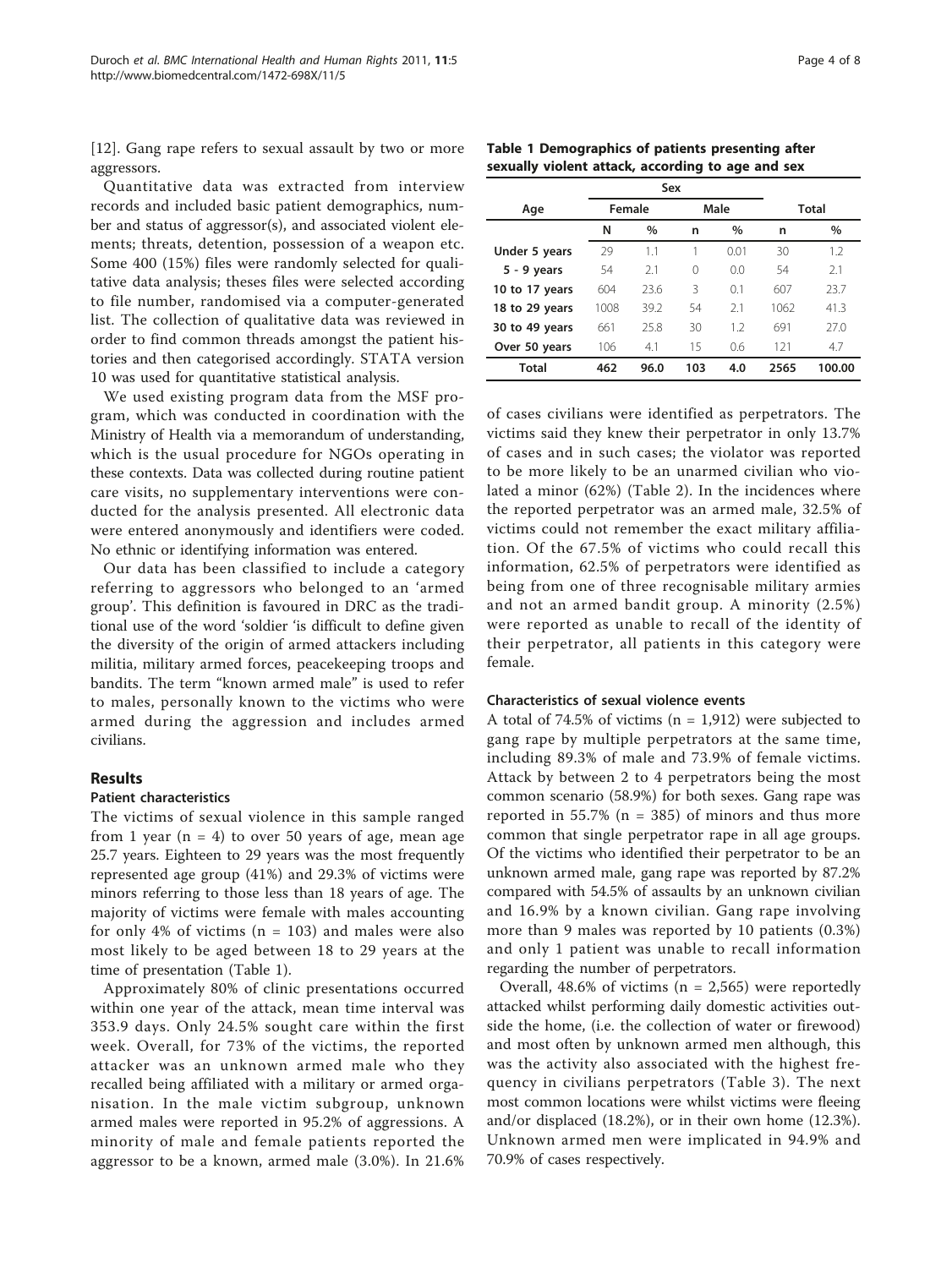| Identity of Perpetrator |                       |      |                  |      |                            |      |                             |      |                  |      |              |        |
|-------------------------|-----------------------|------|------------------|------|----------------------------|------|-----------------------------|------|------------------|------|--------------|--------|
| Age of victims          | <b>Known Civilian</b> |      | Unknown civilian |      | <b>Known Armed</b><br>Male |      | <b>Unknown Armed</b><br>Men |      | Unable to recall |      | <b>Total</b> |        |
|                         | n                     | $\%$ | n                | $\%$ | n                          | $\%$ | n                           | $\%$ | n                | $\%$ | n            | $\%$   |
| Under 5 years           | 26                    | 1.0  |                  | 0.0  | $\overline{0}$             | 0.0  | $\Omega$                    | 0.00 | 3                | 0.1  | 30           | 1.2    |
| $5 - 9$ years           | 42                    | 1.6  | 5                | 0.20 | 3                          | 0.1  | 3                           | 0.12 |                  | 0.0  | 54           | 2.1    |
| 10 to 17 years          | 120                   | 4.7  | 75               | 2.9  | 29                         | 0.3  | 370                         | 14.4 | 13               | 0.5  | 607          | 23.7   |
| 18 to 29 years          | 61                    | 2.4  | 107              | 4.2  | 35                         | 1.4  | 837                         | 32.6 | 22               | 0.9  | 1062         | 41.4   |
| 30 to 49 years          | 25                    | 0.1  | 75               | 2.9  | 6                          | 23.4 | 565                         | 22.0 | 20               | 0.8  | 691          | 26.9   |
| Over 50 years           | $\overline{4}$        | 0.15 | 14               | 0.55 | 3                          | 0.1  | 97                          | 3.8  | 3                | 0.1  | 121          | 4.7    |
| <b>Total</b>            | 278                   | 10.8 | 277              | 10.8 | 76                         | 3.0  | 1872                        | 73.0 | 62               | 2.4  | 2565         | 100.00 |

<span id="page-4-0"></span>Table 2 Identity of perpetrator according to victim age group and sex

A total of 1,429 patients recalled having memorable threats made towards them during the act of violence. Mainly adult victims recalled such threats, 80.5% of whom were threatened with immediate death. Additional threats of further violence or death if the victim later spoke out were clearly remembered by 21.7% of patients, demands of money or goods (15.2%) or accusation of being affiliated with a military party or group (6.5%) were also vividly recalled. Of patients included in the sample for qualitative analysis, 45 patients (11.3%) remember the rapists saying they loved the victim or that the attack was an act of love and in at least 10 cases (2.5%) the women were raped as punishment for not having any money to give the attacker (Additional File [1](#page-7-0)).

A total of 2,290 patients recounted being subjected to a primary violent act and approximately 40% complained of more than one violent act occurring (Table [4\)](#page-5-0). The most frequently reported associated violent act was being beaten (56.1%) followed by being violated in the presence of a close friend or relative (11.4%).

Detention or kidnapping following the attack was recalled by 18.5% of patients ( $n = 475$ ), the majority were female with only 14.1% of detainees being male. A total of 32.6% of reported detainees were minors, of which only 2 (1.3%) were male. In 61.6% of cases they

were held for less than 2 weeks and 3.8% were detained for longer than one year. Of the victims who recalled detention, 66.7% reported coming under attack whilst performing domestic duties away from their home or whilst fleeing for other reasons.

#### Social Consequences

The social consequences of being a victim of sexual violence varied considerably among patients but included rejection by the family in 2.7% of cases in which the family was notified. Of interest, the rate of rejection between male and female victims did not differ greatly, 1.9% and 2.8% respectively, although 8.3% of females (compared to 1.9% of males) elected not to notify their family presumably from fear of rejection or stigmatisation. Another very relevant consequence of rape is pregnancy. This occurred in 88 of 245 (35.9%) females in whom this particular data was obtained.

## **Discussion**

Historically, discussions surrounding the phenomena of sexual violence in DRC have focused on the use of rape as part of a strategic warfare plan and an effective weapon for terrorising enemy communities and to destroy completely the social, family fabric of society [[13\]](#page-7-0). Descriptive analysis of data collected from victims

Table 3 Place of occurrence of sexual violence according to type of perpetrator for patients

| Location of sexual aggression |                                              |      |                                    |      |                    |      |                |      |                                |      |                     |      |       |      |
|-------------------------------|----------------------------------------------|------|------------------------------------|------|--------------------|------|----------------|------|--------------------------------|------|---------------------|------|-------|------|
| <b>Type of Perpetrator</b>    | Whilst performing<br>outside domestic duties |      | Going or<br>returning to<br>school |      | Other<br>locations |      | In the<br>home |      | Whilst fleeing or<br>displaced |      | Unable to<br>recall |      | Total |      |
|                               | n                                            | $\%$ | n                                  | $\%$ | n                  | $\%$ | n              | $\%$ | n                              | $\%$ | n                   | $\%$ | n     | $\%$ |
| Known civilian                | 103                                          | 4.0  | 19                                 | 0.7  | 80                 | 0.3  | 57             | 2.2  |                                | 0.1  |                     | 0.6  | 278   | 10.8 |
| Unknown civilian              | 180                                          | 7.0  | 13                                 | 0.5  | 56                 | 2.2  | 15             | 0.6  |                                | 0.4  |                     | 0.1  | 277   | 10.8 |
| Known armed male              | 34                                           | 1.3  | 4                                  | 0.1  | 16                 | 0.6  | 15             | 0.6  | 6                              | 0.2  |                     | 0.0  | 76    | 2.9  |
| Unknown armed male            | 897                                          | 35.0 | 28                                 | 1.1  | 237                | 9.2  | 225            | 8.8  | 445                            | 17.3 | 40                  | 1.6  | 1872  | 73   |
| Details unknown               | 35                                           | 1.4  | 2                                  | 0.1  |                    | 0.4  | 5.             | 0.2  | 5                              | 0.2  | 4                   | 0.2  | 62    | 2.4  |
| <b>Total</b>                  | 1249                                         | 48.7 | 66                                 | 2.6  | 400                | 15.6 | 317            | 12.4 | 469                            | 18.3 | 64                  | 2.5  | 2565  | 100  |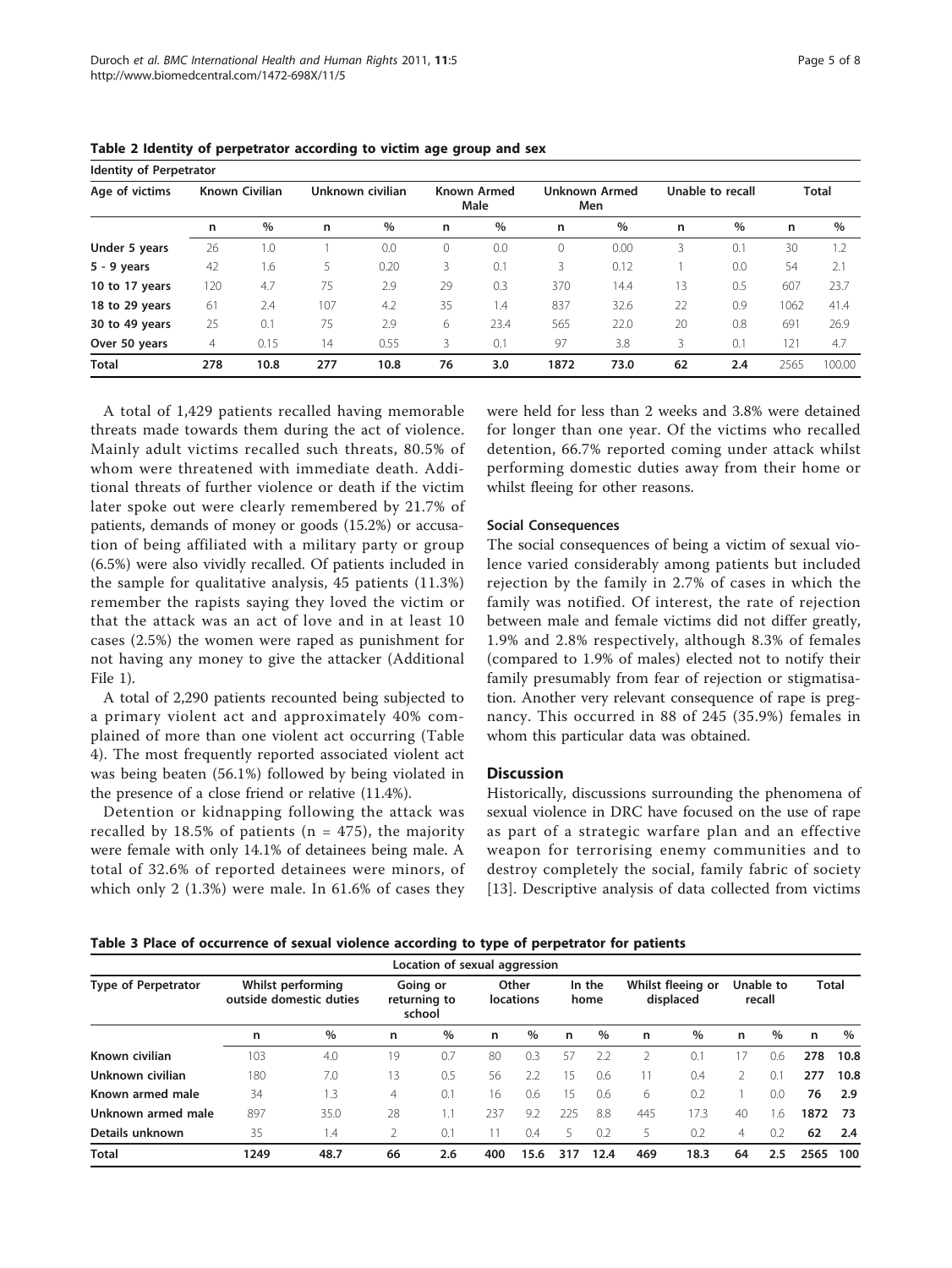<span id="page-5-0"></span>

| <b>Associated Violence</b>                                                  | n    | $\%$  |
|-----------------------------------------------------------------------------|------|-------|
| Beaten                                                                      | 1208 | 56.1  |
| Loss of property                                                            | 260  | 12.1  |
| In the presence of a close friend or relative                               | 245  | 11.4  |
| Witnessed a relative being subjected to physical violence                   | 14   | 0.6   |
| Forced to work                                                              | 80   | 3.7   |
| Forced to be a wife                                                         | 86   | 4.0   |
| Violated on several occasions                                               | 54   | 2.5   |
| A man forced by the assailants to have sex with another female              | 26   | 1.2   |
| Threat of Death                                                             | 44   | 1.0   |
| Report of the murder of a close friend or relative                          | 17   | 0.8   |
| Violated in public                                                          | 5    | 0.2   |
| Witnessed the murder of a close friend or relative                          | 17   | 0.8   |
| Sustained an injury from a weapon                                           | 8    | 0.4   |
| Reported that physical violence was inflicted on a close friend or relative | 3    | 0.1   |
| A husband forced by the aggressor rape his wife                             | 8    | 0.4   |
| Introduction of foreign objects into the vagina or anus                     | 1    | 0.0   |
| Others                                                                      | 75   | 3.5   |
| <b>Total</b>                                                                | 2152 | 100.0 |

in Ituri province during 2005 and 2006 documents sexual violence, predominately rape, is being executed by a wider range of perpetrators. Our results confirm the well-recognised view that women are the significant victim group but we also note a small percentage of victimisation towards males who made up approximately 4% of our cohort. Whilst all figures are likely underreported due to associated stigmatism, male rape is more difficult to investigate and accurately report, as they have traditionally been more reluctant to report events of sexual violence [[18](#page-7-0)].

In our data, armed men were reported to have committed the majority of sexual crimes (73%) although in approximately 32% of these cases, victims could not recall their affiliated military fraction. For victims who did recall the affiliated fraction of their aggressor, almost two-thirds came from one of three recognisable armies. In our cohort, the largest group of women reported being attacked whilst performing daily domestic activities outside the home. This trend correlates with other patterns seen in contexts with large-scale sexual violence during conflict such as Darfur where 82% of rapes occurred whilst women were outside populated villages/ towns whilst searching for firewood [\[19\]](#page-7-0). A recent retrospective study also conducted in eastern DRC reported contrasting results with 57% of women attacked in their homes, often while sleeping with families [\[14](#page-7-0)].

Our analysis supports the widely held view that gang rape persists and is a frequent mode of rape in DRC. Over 70% of victims in our sample reported being subject to sexual assault by multiple perpetrators, most frequently involving 2-4 perpetrators. In the large majority

of reported gang rape cases, victims identified the aggressor to be an unknown armed male. The latter may suggest a male linked with a military fraction. These results are in keeping with other published literature on rape in this part of the world; one retrospective study of 492 female rape survivors indicated that 71% were gang raped whilst a sample of 1,851 rape survivors in DRC reported a lower frequency of gang rape (60%) in patients presenting to hospital after sexual violence although the mean number of perpetrators was comparable with our results (mean =  $2.1$  $2.1$ ) [ $2.14$  $2.14$ ].

Interviews conducted with military personnel who have performed such acts, estimate that a number of the aggressions are committed in relation to individual motivations as well as frustrations related to the environment of war, poverty and conflict [[16](#page-7-0),[20](#page-7-0)]. A paper by Baaz and Stern (2009) discussed soldier's perspectives on why rape occurs during wartime in DRC [[20](#page-7-0)]. The soldiers' justifications were broadly classified into 2 major categories; 'Lust Rape' carried out by deprived soldiers who lust for sex but have no money and no leave to see their families, and 'Evil Rape', which is connected to brutality, mutilation and killing and motivated by a desire to humiliate peoples' dignity and not sexual desire. Some soldiers referred to the former as 'normal' rape, apparently justified within the "craziness" of wars that disrupt society organisation, and represented as possibly morally 'acceptable' as a man must release sexual tension. The soldiers reported that 'Evil rape' is different to 'Lust Rape' or 'normal' rape. It is linked to a sense of moral disengagement and is not considered acceptable by soldiers although, at times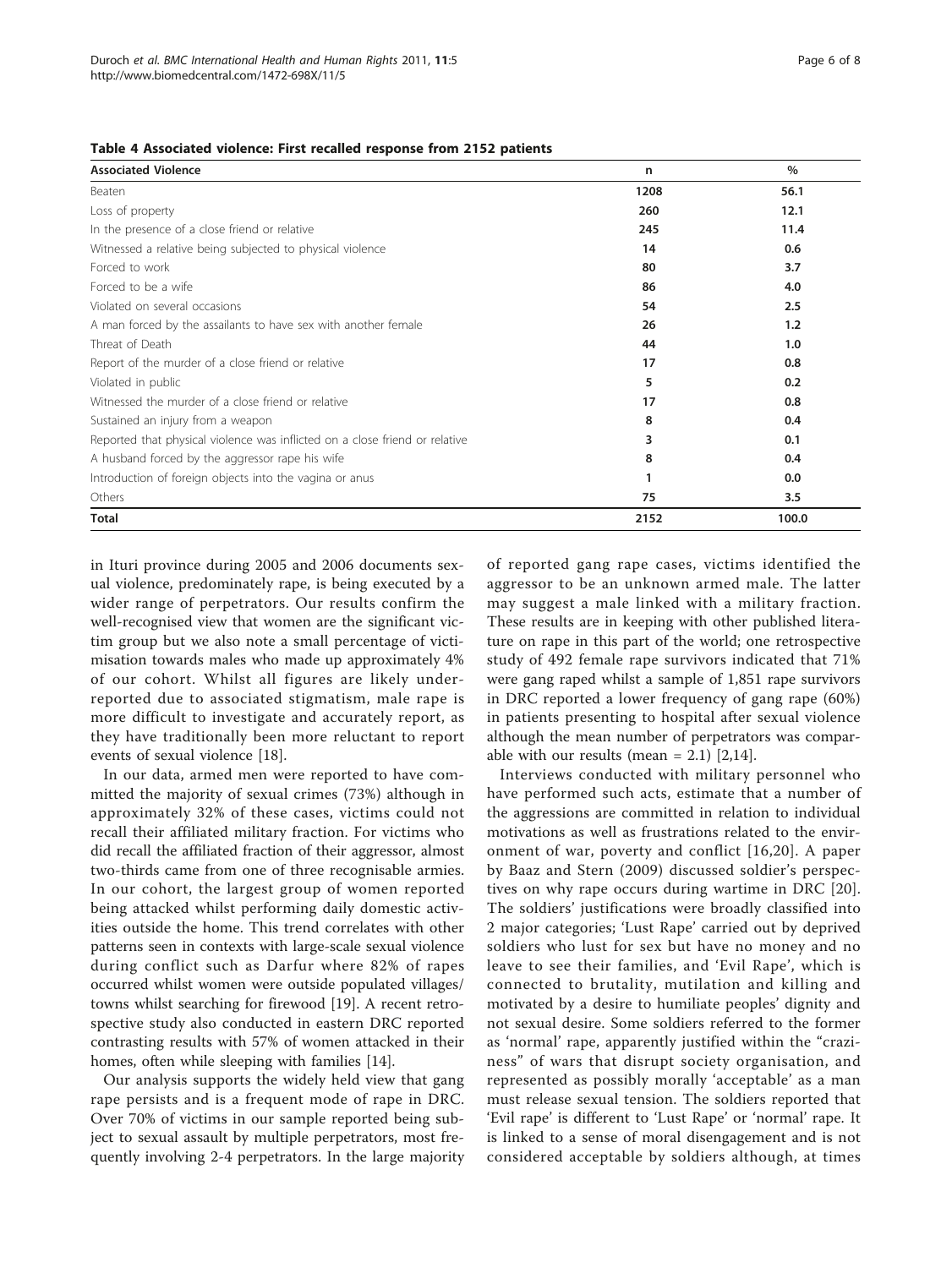'understandable' as soldiers are 'ordered' to rape and feel a "general wish to destroy" which stems from "suffering and "frustrations" [[15](#page-7-0)]. In the case of 'normal' rape, the aggressor can justify himself being exonerated from the crime, as he himself is a victim of circumstance [\[20](#page-7-0)].

In contrast, Congolese women have been asked their opinion of the motivation behind such sexual crimes and 83% indicated that lack of organisation, training and discipline among the armed parties was a contributing factor [[2\]](#page-7-0). Other internal MSF data reports that 57% of victims felt rape was used as a "deliberate method of extermination the Congolese people" [\[2](#page-7-0)]. There are also increasing numbers of men and boys reporting sexual assault by combatants [\[5](#page-7-0)]. Male victims accounted for 4% of our cohort and armed men were identified as perpetrators in 95.2% of those male sexual assault cases.

Importantly, analysis of this dataset demonstrates the significant contribution of civilians in continuing to perpetrate these sexual crimes. This is recognised as an increasing phenomenon in the context of DRC in recent literature [[10,18](#page-7-0)]. Project data from Burundi has documented an increase in monthly rape cases after withdrawal of armed groups from conflict areas; perpetrators included neighbours, relatives and local burglars [[15\]](#page-7-0). We have documented that over 1 in 5 of the victims of sexual violence presenting to MSF clinics reported being violated by civilians; including civilians either no longer, or potentially never, affiliated with an 'armed group'. Additionally, another 3% of patients reported being assaulted by a known armed male who may be selfarmed rather than associated with a military fraction and thus could potentially further increase the contribution of civilians. Other published retrospective work reports less than 1% of sexual crimes were perpetrated by civilians in 2004, increasing to 38% in 2008. Of note, our dataset reports a much higher frequency relative to the timeframe 2005-2006 [[18](#page-7-0)].

In focus group reports, some Congolese men have "acknowledged that rape has become the norm for young men growing up during conflict in Eastern DRC" [[18](#page-7-0)]. This changing conduct may be secondary to changes that have occurred in communities enduring chronic conflict with 20 years of war in DRC having caused a shift in social norms [[18\]](#page-7-0). Firstly, family life has changed; males, and many children, have involuntarily served as combatants leaving women responsible for driving family economics and vulnerable to attack and kidnapping whilst at home alone. Left in the position of economic drivers, some women have resorted to selling sexual favours to provide for their household [[21\]](#page-7-0). Such actions increase the distance between men and women and helps explain the position of each gender in the current crisis and the motivations behind rape [[21\]](#page-7-0). Secondly, males are no longer able to fulfil their traditional role as provider for the family and seek to exert their power in other ways [[20](#page-7-0)]. Finally, ordinary civilians have armed themselves against attack creating an ease of access to weapons that fuels violence within the community and sexual violence has proliferated to the point of being used in minor transgressions or to settle old personal scores and tribal disputes [\[13,15\]](#page-7-0).

This is a multi-dimensional issue. Society has digressed from previously practised cultural traditions that punished offenders [[13,15](#page-7-0)]. Criminal impunity for soldiers initially acting under the command of leaders may extend to all perpetrators of sexually violent crimes and tribal or local laws no longer hold the same value in community life. Furthermore, repatriation of foreign troops and increased movement of local militia enables local, civilian perpetrators to continue to use the presence of foreigners' as cover to attack with impunity [[13\]](#page-7-0). This creates the opportunity for communities to be left without effective means to reduce the violence or hold the perpetrators to justice leading to further disintegration of the moral and social fabric [\[22\]](#page-7-0).

The study had several limitations, firstly the analysis is retrospective from patient data files and original patient information cannot be clarified or verified. The limitations associated with patient recall and known underreporting of sexual violence cases in such contexts are also identified, particularly in the male victim subgroup. Male medical staff were not always available for consults at the MSF clinic and this may have deterred male victims from seeking care. We acknowledge the limitations of establishing a real epidemiology of sexual violence in DRC only through 'presentation to clinics', and have seen that there is limited association between the timing of the attack and presentation at health facility, as often women present later during times of improved security.

### Conclusions

Acts of sexual violence, predominately rape, continue in DRC with civilians as the reported perpetrators of more than 1 in 5 of the aggressions in our cohort. The incidence of sexual violence is not diminishing with the withdrawal of armed forces. Changing social norms secondary to chronic war appear to have influenced community life and had an impact on the traditional male to female relationship in DRC [[18\]](#page-7-0). In the region we studied, social change may be linked with the reported increase in civilians perpetrating these crimes, compared to earlier accounts of rape being used primarily as a "weapon of war". The significant proportion of victims continues to be women, aged 18 - 29 years who report being attacked whilst performing domestic duties away from the home, only a minority recall attack within the home. The social repercussions for female victims